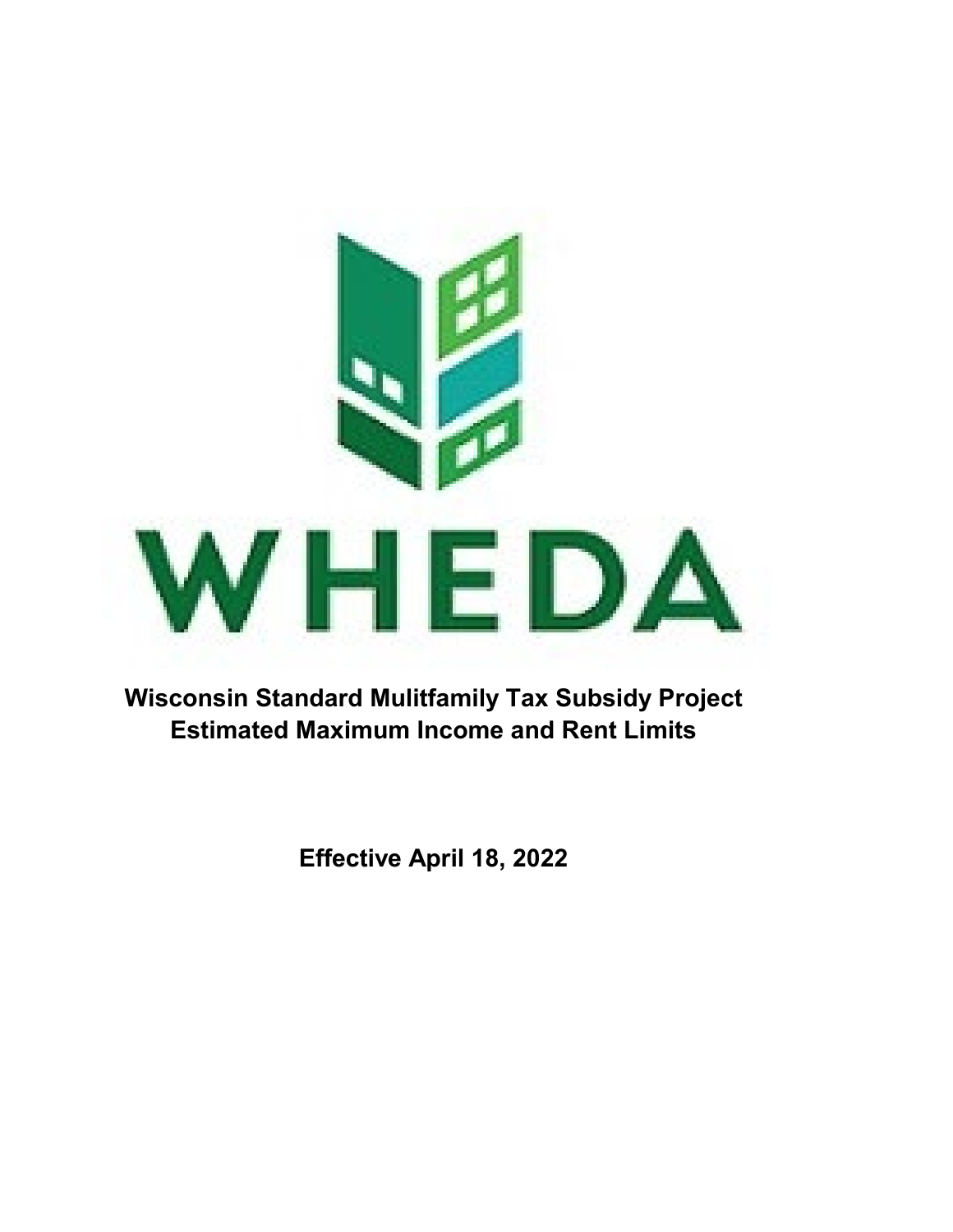| WISCONSIN STANDARD MULTIFAMILY TAX SUBSIDY PROJECT INCOME LIMITS                         |
|------------------------------------------------------------------------------------------|
| Estimated Maximum Family Income Limits at 30% of HUD Estimated 2022 County Median Income |
| Effective April 18, 2022                                                                 |

| <b>FAMILY SIZE</b><br>COUNTY: | <b>ONE</b> | <b>TWO</b> | <b>THREE</b> | <b>FOUR</b> | <b>FIVE</b> | <b>SIX</b> | <b>SEVEN</b> | <b>EIGHT</b> | <b>NINE</b> |
|-------------------------------|------------|------------|--------------|-------------|-------------|------------|--------------|--------------|-------------|
| <b>Brown</b>                  | 18,960     | 21,660     | 24,360       | 27,060      | 29,250      | 31,410     | 33,570       | 35,730       | 37,890      |
| Calumet                       | 20,100     | 22,980     | 25,860       | 28,710      | 31,020      | 33,330     | 35,610       | 37,920       | 40,200      |
| Chippewa                      | 18,810     | 21,480     | 24,180       | 26,850      | 29,010      | 31,170     | 33,300       | 35,460       | 37,590      |
| Columbia                      | 19,440     | 22,200     | 24,990       | 27,750      | 29,970      | 32,190     | 34,410       | 36,630       | 38,850      |
| Dane                          | 24,240     | 27,690     | 31,140       | 34,590      | 37,380      | 40,140     | 42,900       | 45,660       | 48,450      |
| Dodge                         | 17,130     | 19,560     | 22,020       | 24,450      | 26,430      | 28,380     | 30,330       | 32,280       | 34,230      |
| Door                          | 17,310     | 19,770     | 22,230       | 24,690      | 26,670      | 28,650     | 30,630       | 32,610       | 34,590      |
| Douglas                       | 17,940     | 20,490     | 23,040       | 25,590      | 27,660      | 29,700     | 31,740       | 33,780       | 35,850      |
| Dunn                          | 17,250     | 19,710     | 22,170       | 24,630      | 26,610      | 28,590     | 30,570       | 32,520       | 34,500      |
| Eau Claire                    | 18,810     | 21,480     | 24,180       | 26,850      | 29,010      | 31,170     | 33,300       | 35,460       | 37,590      |
| Fond du Lac                   | 17,700     | 20,220     | 22,740       | 25,260      | 27,300      | 29,310     | 31,350       | 33,360       | 35,370      |
| Grant                         | 16,890     | 19,290     | 21,690       | 24,090      | 26,040      | 27,960     | 29,880       | 31,800       | 33,750      |
| Green                         | 18,660     | 21,330     | 24,000       | 26,640      | 28,800      | 30,930     | 33,060       | 35,190       | 37,320      |
| Green Lake                    | 16,890     | 19,290     | 21,690       | 24,090      | 26,040      | 27,960     | 29,880       | 31,800       | 33,750      |
| lowa                          | 19,020     | 21,720     | 24,450       | 27,150      | 29,340      | 31,500     | 33,690       | 35,850       | 38,010      |
| Jefferson                     | 18,510     | 21,150     | 23,790       | 26,430      | 28,560      | 30,660     | 32,790       | 34,890       | 37,020      |
| Kenosha                       | 18,810     | 21,480     | 24,180       | 26,850      | 29,010      | 31,170     | 33,300       | 35,460       | 37,590      |
| Kewaunee                      | 18,960     | 21,660     | 24,360       | 27,060      | 29,250      | 31,410     | 33,570       | 35,730       | 37,890      |
| La Crosse                     | 18,930     | 21,630     | 24,330       | 27,030      | 29,220      | 31,380     | 33,540       | 35,700       | 37,860      |
| Lincoln                       | 17,130     | 19,560     | 22,020       | 24,450      | 26,430      | 28,380     | 30,330       | 32,280       | 34,230      |
| Manitowoc                     | 16,950     | 19,380     | 21,810       | 24,210      | 26,160      | 28,110     | 30,030       | 31,980       | 33,900      |
| Marathon                      | 18,420     | 21,030     | 23,670       | 26,280      | 28,410      | 30,510     | 32,610       | 34,710       | 36,810      |
| Milwaukee                     | 19,830     | 22,680     | 25,500       | 28,320      | 30,600      | 32,880     | 35,130       | 37,410       | 39,660      |
| Monroe                        | 17,130     | 19,560     | 22,020       | 24,450      | 26,430      | 28,380     | 30,330       | 32,280       | 34,230      |
| Oconto                        | 16,890     | 19,290     | 21,690       | 24,090      | 26,040      | 27,960     | 29,880       | 31,800       | 33,750      |
| Oneida                        | 17,010     | 19,440     | 21,870       | 24,300      | 26,250      | 28,200     | 30,150       | 32,100       | 34,020      |
| Outagamie                     | 20,100     | 22,980     | 25,860       | 28,710      | 31,020      | 33,330     | 35,610       | 37,920       | 40,200      |
| Ozaukee                       | 19,830     | 22,680     | 25,500       | 28,320      | 30,600      | 32,880     | 35,130       | 37,410       | 39,660      |
| Pepin                         | 17,100     | 19,530     | 21,960       | 24,390      | 26,370      | 28,320     | 30,270       | 32,220       | 34,170      |
| Pierce                        | 24,660     | 28,170     | 31,680       | 35,190      | 38,010      | 40,830     | 43,650       | 46,470       | 49,290      |
| Polk                          | 16,890     | 19,290     | 21,690       | 24,090      | 26,040      | 27,960     | 29,880       | 31,800       | 33,750      |
| Portage                       | 18,900     | 21,600     | 24,300       | 26,970      | 29,130      | 31,290     | 33,450       | 35,610       | 37,770      |
| Racine                        | 18,150     | 20,730     | 23,310       | 25,890      | 27,990      | 30,060     | 32,130       | 34,200       | 36,270      |
| Rock                          | 17,130     | 19,560     | 22,020       | 24,450      | 26,430      | 28,380     | 30,330       | 32,280       | 34,230      |
| St. Croix                     | 24,660     | 28,170     | 31,680       | 35,190      | 38,010      | 40,830     | 43,650       | 46,470       | 49,290      |
| Sauk                          | 17,280     | 19,740     | 22,200       | 24,660      | 26,640      | 28,620     | 30,600       | 32,580       | 34,530      |
| Sheboygan                     | 17,790     | 20,310     | 22,860       | 25,380      | 27,420      | 29,460     | 31,500       | 33,510       | 35,550      |
| Trempealeau                   | 17,130     | 19,560     | 22,020       | 24,450      | 26,430      | 28,380     | 30,330       | 32,280       | 34,230      |
| Walworth                      | 18,480     | 21,120     | 23,760       | 26,400      | 28,530      | 30,630     | 32,760       | 34,860       | 36,960      |
| Washington                    | 19,830     | 22,680     | 25,500       | 28,320      | 30,600      | 32,880     | 35,130       | 37,410       | 39,660      |
| Waukesha                      | 19,830     | 22,680     | 25,500       | 28,320      | 30,600      | 32,880     | 35,130       | 37,410       | 39,660      |
| Waupaca                       | 17,130     | 19,560     | 22,020       | 24,450      | 26,430      | 28,380     | 30,330       | 32,280       | 34,230      |
| Winnebago                     | 17,850     | 20,400     | 22,950       | 25,500      | 27,540      | 29,580     | 31,620       | 33,660       | 35,700      |
| Wood                          | 16,890     | 19,290     | 21,690       | 24,090      | 26,040      | 27,960     | 29,880       | 31,800       | 33,750      |

| <b>IFAMII</b><br><b>SIZE</b><br>╌ | ONE              | TWC    | <b>THREE</b>           | FOUR       | FIVF   | SIX       | <b>SEVEN'</b> | EIGHT       | NINE                    |
|-----------------------------------|------------------|--------|------------------------|------------|--------|-----------|---------------|-------------|-------------------------|
| lncome.                           | 16,890<br>$\sim$ | 19.290 | .690<br>n.<br><u>_</u> | .090<br>74 | 26.040 | .960<br>ົ | 29,880        | 800. ا<br>ົ | ົ<br>$  \sim$<br>33,750 |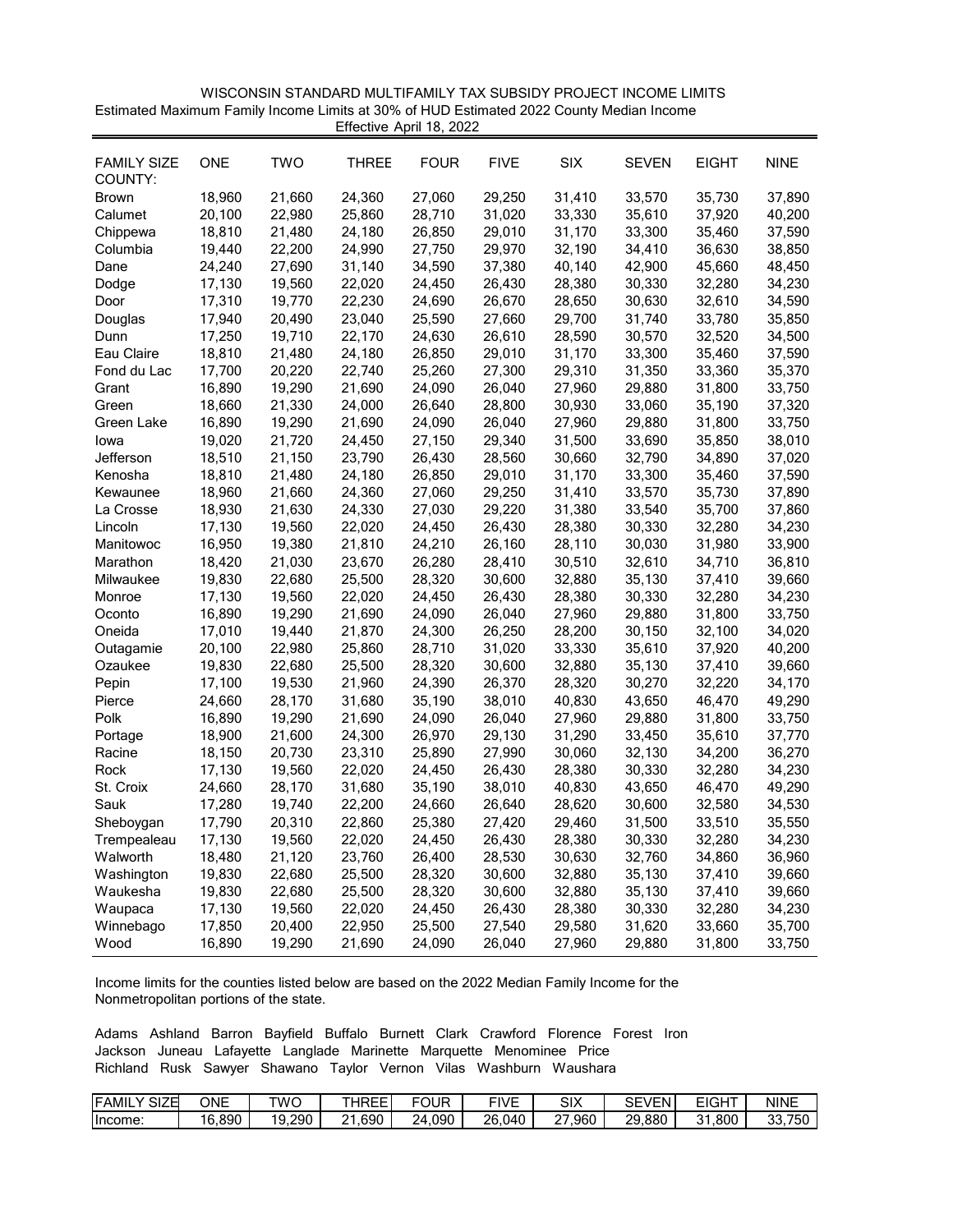| 474<br>507<br>609<br>703<br>785<br>947<br>866<br><b>Brown</b><br>538<br>646<br>746<br>833<br>Calumet<br>502<br>919<br>1005<br>470<br>503<br>604<br>698<br>779<br>859<br>939<br>Chippewa<br>520<br>624<br>721<br>804<br>971<br>Columbia<br>486<br>888<br>606<br>649<br>778<br>899<br>1003<br>1107<br>1211<br>Dane<br>428<br>458<br>550<br>636<br>709<br>782<br>855<br>Dodge<br>790<br>432<br>463<br>555<br>642<br>716<br>864<br>Door<br>448<br>480<br>576<br>665<br>742<br>819<br>896<br>Douglas<br>431<br>462<br>554<br>640<br>714<br>788<br>862<br>Dunn<br>Eau Claire<br>470<br>503<br>604<br>698<br>779<br>859<br>939<br>442<br>474<br>732<br>Fond du Lac<br>568<br>657<br>808<br>884<br>626<br>699<br>422<br>452<br>542<br>771<br>843<br>Grant<br>466<br>499<br>600<br>693<br>773<br>933<br>853<br>Green<br>626<br>699<br>771<br>Green Lake<br>422<br>452<br>542<br>843<br>475<br>509<br>611<br>706<br>787<br>869<br>950<br>lowa<br>462<br>495<br>594<br>687<br>766<br>925<br>Jefferson<br>846<br>470<br>503<br>698<br>779<br>859<br>939<br>Kenosha<br>604<br>474<br>507<br>609<br>703<br>785<br>947<br>866<br>Kewaunee<br>473<br>507<br>608<br>703<br>784<br>865<br>946<br>La Crosse<br>428<br>458<br>550<br>636<br>709<br>855<br>Lincoln<br>782<br>423<br>454<br>629<br>702<br>775<br>Manitowoc<br>545<br>847<br>493<br>762<br>460<br>591<br>683<br>841<br>920<br>Marathon<br>531<br>495<br>637<br>736<br>822<br>906<br>991<br>Milwaukee<br>709<br>428<br>458<br>550<br>636<br>782<br>855<br>Monroe<br>422<br>452<br>542<br>626<br>699<br>771<br>843<br>Oconto<br>425<br>455<br>546<br>631<br>705<br>778<br>850<br>Oneida<br>502<br>538<br>833<br>646<br>746<br>919<br>1005<br>Outagamie<br>495<br>531<br>637<br>822<br>991<br>736<br>906<br>Ozaukee<br>427<br>457<br>708<br>781<br>854<br>549<br>634<br>Pepin<br>616<br>660<br>792<br>915<br>1020<br>1126<br>1232<br>Pierce<br>452<br>626<br>699<br>771<br>843<br>422<br>542<br>Polk<br>472<br>506<br>944<br>607<br>701<br>782<br>863<br>Portage<br>453<br>486<br>582<br>673<br>751<br>829<br>906<br>Racine<br>428<br>458<br>550<br>636<br>709<br>782<br>855<br>Rock<br>616<br>660<br>792<br>915<br>1020<br>1126<br>1232<br>St. Croix<br>432<br>462<br>555<br>641<br>715<br>789<br>863<br>Sauk<br>444<br>476<br>571<br>660<br>736<br>812<br>888<br>Sheboygan<br>428<br>458<br>550<br>636<br>709<br>782<br>855<br>Trempealeau<br>462<br>495<br>594<br>686<br>765<br>845<br>924<br>Walworth<br>495<br>531<br>637<br>736<br>822<br>906<br>991<br>Washington<br>495<br>531<br>637<br>736<br>822<br>906<br>991<br>Waukesha<br>428<br>458<br>550<br>636<br>709<br>782<br>855<br>Waupaca<br>446<br>478<br>573<br>663<br>739<br>816<br>892<br>Winnebago | <b>BEDROOM SIZE:</b><br>COUNTY: | EFF. | ONE | <b>TWO</b> | <b>THREE</b> | <b>FOUR</b> | <b>FIVE</b> | <b>SIX</b> |
|-------------------------------------------------------------------------------------------------------------------------------------------------------------------------------------------------------------------------------------------------------------------------------------------------------------------------------------------------------------------------------------------------------------------------------------------------------------------------------------------------------------------------------------------------------------------------------------------------------------------------------------------------------------------------------------------------------------------------------------------------------------------------------------------------------------------------------------------------------------------------------------------------------------------------------------------------------------------------------------------------------------------------------------------------------------------------------------------------------------------------------------------------------------------------------------------------------------------------------------------------------------------------------------------------------------------------------------------------------------------------------------------------------------------------------------------------------------------------------------------------------------------------------------------------------------------------------------------------------------------------------------------------------------------------------------------------------------------------------------------------------------------------------------------------------------------------------------------------------------------------------------------------------------------------------------------------------------------------------------------------------------------------------------------------------------------------------------------------------------------------------------------------------------------------------------------------------------------------------------------------------------------------------------------------------------------------------------------------------------------------------------------------------------------------------------------------------------------------------------------------------------------------------------------------------------------------------------------------------------------------------------------------------------------------------------------------------|---------------------------------|------|-----|------------|--------------|-------------|-------------|------------|
|                                                                                                                                                                                                                                                                                                                                                                                                                                                                                                                                                                                                                                                                                                                                                                                                                                                                                                                                                                                                                                                                                                                                                                                                                                                                                                                                                                                                                                                                                                                                                                                                                                                                                                                                                                                                                                                                                                                                                                                                                                                                                                                                                                                                                                                                                                                                                                                                                                                                                                                                                                                                                                                                                                       |                                 |      |     |            |              |             |             |            |
|                                                                                                                                                                                                                                                                                                                                                                                                                                                                                                                                                                                                                                                                                                                                                                                                                                                                                                                                                                                                                                                                                                                                                                                                                                                                                                                                                                                                                                                                                                                                                                                                                                                                                                                                                                                                                                                                                                                                                                                                                                                                                                                                                                                                                                                                                                                                                                                                                                                                                                                                                                                                                                                                                                       |                                 |      |     |            |              |             |             |            |
|                                                                                                                                                                                                                                                                                                                                                                                                                                                                                                                                                                                                                                                                                                                                                                                                                                                                                                                                                                                                                                                                                                                                                                                                                                                                                                                                                                                                                                                                                                                                                                                                                                                                                                                                                                                                                                                                                                                                                                                                                                                                                                                                                                                                                                                                                                                                                                                                                                                                                                                                                                                                                                                                                                       |                                 |      |     |            |              |             |             |            |
|                                                                                                                                                                                                                                                                                                                                                                                                                                                                                                                                                                                                                                                                                                                                                                                                                                                                                                                                                                                                                                                                                                                                                                                                                                                                                                                                                                                                                                                                                                                                                                                                                                                                                                                                                                                                                                                                                                                                                                                                                                                                                                                                                                                                                                                                                                                                                                                                                                                                                                                                                                                                                                                                                                       |                                 |      |     |            |              |             |             |            |
|                                                                                                                                                                                                                                                                                                                                                                                                                                                                                                                                                                                                                                                                                                                                                                                                                                                                                                                                                                                                                                                                                                                                                                                                                                                                                                                                                                                                                                                                                                                                                                                                                                                                                                                                                                                                                                                                                                                                                                                                                                                                                                                                                                                                                                                                                                                                                                                                                                                                                                                                                                                                                                                                                                       |                                 |      |     |            |              |             |             |            |
|                                                                                                                                                                                                                                                                                                                                                                                                                                                                                                                                                                                                                                                                                                                                                                                                                                                                                                                                                                                                                                                                                                                                                                                                                                                                                                                                                                                                                                                                                                                                                                                                                                                                                                                                                                                                                                                                                                                                                                                                                                                                                                                                                                                                                                                                                                                                                                                                                                                                                                                                                                                                                                                                                                       |                                 |      |     |            |              |             |             |            |
|                                                                                                                                                                                                                                                                                                                                                                                                                                                                                                                                                                                                                                                                                                                                                                                                                                                                                                                                                                                                                                                                                                                                                                                                                                                                                                                                                                                                                                                                                                                                                                                                                                                                                                                                                                                                                                                                                                                                                                                                                                                                                                                                                                                                                                                                                                                                                                                                                                                                                                                                                                                                                                                                                                       |                                 |      |     |            |              |             |             |            |
|                                                                                                                                                                                                                                                                                                                                                                                                                                                                                                                                                                                                                                                                                                                                                                                                                                                                                                                                                                                                                                                                                                                                                                                                                                                                                                                                                                                                                                                                                                                                                                                                                                                                                                                                                                                                                                                                                                                                                                                                                                                                                                                                                                                                                                                                                                                                                                                                                                                                                                                                                                                                                                                                                                       |                                 |      |     |            |              |             |             |            |
|                                                                                                                                                                                                                                                                                                                                                                                                                                                                                                                                                                                                                                                                                                                                                                                                                                                                                                                                                                                                                                                                                                                                                                                                                                                                                                                                                                                                                                                                                                                                                                                                                                                                                                                                                                                                                                                                                                                                                                                                                                                                                                                                                                                                                                                                                                                                                                                                                                                                                                                                                                                                                                                                                                       |                                 |      |     |            |              |             |             |            |
|                                                                                                                                                                                                                                                                                                                                                                                                                                                                                                                                                                                                                                                                                                                                                                                                                                                                                                                                                                                                                                                                                                                                                                                                                                                                                                                                                                                                                                                                                                                                                                                                                                                                                                                                                                                                                                                                                                                                                                                                                                                                                                                                                                                                                                                                                                                                                                                                                                                                                                                                                                                                                                                                                                       |                                 |      |     |            |              |             |             |            |
|                                                                                                                                                                                                                                                                                                                                                                                                                                                                                                                                                                                                                                                                                                                                                                                                                                                                                                                                                                                                                                                                                                                                                                                                                                                                                                                                                                                                                                                                                                                                                                                                                                                                                                                                                                                                                                                                                                                                                                                                                                                                                                                                                                                                                                                                                                                                                                                                                                                                                                                                                                                                                                                                                                       |                                 |      |     |            |              |             |             |            |
|                                                                                                                                                                                                                                                                                                                                                                                                                                                                                                                                                                                                                                                                                                                                                                                                                                                                                                                                                                                                                                                                                                                                                                                                                                                                                                                                                                                                                                                                                                                                                                                                                                                                                                                                                                                                                                                                                                                                                                                                                                                                                                                                                                                                                                                                                                                                                                                                                                                                                                                                                                                                                                                                                                       |                                 |      |     |            |              |             |             |            |
|                                                                                                                                                                                                                                                                                                                                                                                                                                                                                                                                                                                                                                                                                                                                                                                                                                                                                                                                                                                                                                                                                                                                                                                                                                                                                                                                                                                                                                                                                                                                                                                                                                                                                                                                                                                                                                                                                                                                                                                                                                                                                                                                                                                                                                                                                                                                                                                                                                                                                                                                                                                                                                                                                                       |                                 |      |     |            |              |             |             |            |
|                                                                                                                                                                                                                                                                                                                                                                                                                                                                                                                                                                                                                                                                                                                                                                                                                                                                                                                                                                                                                                                                                                                                                                                                                                                                                                                                                                                                                                                                                                                                                                                                                                                                                                                                                                                                                                                                                                                                                                                                                                                                                                                                                                                                                                                                                                                                                                                                                                                                                                                                                                                                                                                                                                       |                                 |      |     |            |              |             |             |            |
|                                                                                                                                                                                                                                                                                                                                                                                                                                                                                                                                                                                                                                                                                                                                                                                                                                                                                                                                                                                                                                                                                                                                                                                                                                                                                                                                                                                                                                                                                                                                                                                                                                                                                                                                                                                                                                                                                                                                                                                                                                                                                                                                                                                                                                                                                                                                                                                                                                                                                                                                                                                                                                                                                                       |                                 |      |     |            |              |             |             |            |
|                                                                                                                                                                                                                                                                                                                                                                                                                                                                                                                                                                                                                                                                                                                                                                                                                                                                                                                                                                                                                                                                                                                                                                                                                                                                                                                                                                                                                                                                                                                                                                                                                                                                                                                                                                                                                                                                                                                                                                                                                                                                                                                                                                                                                                                                                                                                                                                                                                                                                                                                                                                                                                                                                                       |                                 |      |     |            |              |             |             |            |
|                                                                                                                                                                                                                                                                                                                                                                                                                                                                                                                                                                                                                                                                                                                                                                                                                                                                                                                                                                                                                                                                                                                                                                                                                                                                                                                                                                                                                                                                                                                                                                                                                                                                                                                                                                                                                                                                                                                                                                                                                                                                                                                                                                                                                                                                                                                                                                                                                                                                                                                                                                                                                                                                                                       |                                 |      |     |            |              |             |             |            |
|                                                                                                                                                                                                                                                                                                                                                                                                                                                                                                                                                                                                                                                                                                                                                                                                                                                                                                                                                                                                                                                                                                                                                                                                                                                                                                                                                                                                                                                                                                                                                                                                                                                                                                                                                                                                                                                                                                                                                                                                                                                                                                                                                                                                                                                                                                                                                                                                                                                                                                                                                                                                                                                                                                       |                                 |      |     |            |              |             |             |            |
|                                                                                                                                                                                                                                                                                                                                                                                                                                                                                                                                                                                                                                                                                                                                                                                                                                                                                                                                                                                                                                                                                                                                                                                                                                                                                                                                                                                                                                                                                                                                                                                                                                                                                                                                                                                                                                                                                                                                                                                                                                                                                                                                                                                                                                                                                                                                                                                                                                                                                                                                                                                                                                                                                                       |                                 |      |     |            |              |             |             |            |
|                                                                                                                                                                                                                                                                                                                                                                                                                                                                                                                                                                                                                                                                                                                                                                                                                                                                                                                                                                                                                                                                                                                                                                                                                                                                                                                                                                                                                                                                                                                                                                                                                                                                                                                                                                                                                                                                                                                                                                                                                                                                                                                                                                                                                                                                                                                                                                                                                                                                                                                                                                                                                                                                                                       |                                 |      |     |            |              |             |             |            |
|                                                                                                                                                                                                                                                                                                                                                                                                                                                                                                                                                                                                                                                                                                                                                                                                                                                                                                                                                                                                                                                                                                                                                                                                                                                                                                                                                                                                                                                                                                                                                                                                                                                                                                                                                                                                                                                                                                                                                                                                                                                                                                                                                                                                                                                                                                                                                                                                                                                                                                                                                                                                                                                                                                       |                                 |      |     |            |              |             |             |            |
|                                                                                                                                                                                                                                                                                                                                                                                                                                                                                                                                                                                                                                                                                                                                                                                                                                                                                                                                                                                                                                                                                                                                                                                                                                                                                                                                                                                                                                                                                                                                                                                                                                                                                                                                                                                                                                                                                                                                                                                                                                                                                                                                                                                                                                                                                                                                                                                                                                                                                                                                                                                                                                                                                                       |                                 |      |     |            |              |             |             |            |
|                                                                                                                                                                                                                                                                                                                                                                                                                                                                                                                                                                                                                                                                                                                                                                                                                                                                                                                                                                                                                                                                                                                                                                                                                                                                                                                                                                                                                                                                                                                                                                                                                                                                                                                                                                                                                                                                                                                                                                                                                                                                                                                                                                                                                                                                                                                                                                                                                                                                                                                                                                                                                                                                                                       |                                 |      |     |            |              |             |             |            |
|                                                                                                                                                                                                                                                                                                                                                                                                                                                                                                                                                                                                                                                                                                                                                                                                                                                                                                                                                                                                                                                                                                                                                                                                                                                                                                                                                                                                                                                                                                                                                                                                                                                                                                                                                                                                                                                                                                                                                                                                                                                                                                                                                                                                                                                                                                                                                                                                                                                                                                                                                                                                                                                                                                       |                                 |      |     |            |              |             |             |            |
|                                                                                                                                                                                                                                                                                                                                                                                                                                                                                                                                                                                                                                                                                                                                                                                                                                                                                                                                                                                                                                                                                                                                                                                                                                                                                                                                                                                                                                                                                                                                                                                                                                                                                                                                                                                                                                                                                                                                                                                                                                                                                                                                                                                                                                                                                                                                                                                                                                                                                                                                                                                                                                                                                                       |                                 |      |     |            |              |             |             |            |
|                                                                                                                                                                                                                                                                                                                                                                                                                                                                                                                                                                                                                                                                                                                                                                                                                                                                                                                                                                                                                                                                                                                                                                                                                                                                                                                                                                                                                                                                                                                                                                                                                                                                                                                                                                                                                                                                                                                                                                                                                                                                                                                                                                                                                                                                                                                                                                                                                                                                                                                                                                                                                                                                                                       |                                 |      |     |            |              |             |             |            |
|                                                                                                                                                                                                                                                                                                                                                                                                                                                                                                                                                                                                                                                                                                                                                                                                                                                                                                                                                                                                                                                                                                                                                                                                                                                                                                                                                                                                                                                                                                                                                                                                                                                                                                                                                                                                                                                                                                                                                                                                                                                                                                                                                                                                                                                                                                                                                                                                                                                                                                                                                                                                                                                                                                       |                                 |      |     |            |              |             |             |            |
|                                                                                                                                                                                                                                                                                                                                                                                                                                                                                                                                                                                                                                                                                                                                                                                                                                                                                                                                                                                                                                                                                                                                                                                                                                                                                                                                                                                                                                                                                                                                                                                                                                                                                                                                                                                                                                                                                                                                                                                                                                                                                                                                                                                                                                                                                                                                                                                                                                                                                                                                                                                                                                                                                                       |                                 |      |     |            |              |             |             |            |
|                                                                                                                                                                                                                                                                                                                                                                                                                                                                                                                                                                                                                                                                                                                                                                                                                                                                                                                                                                                                                                                                                                                                                                                                                                                                                                                                                                                                                                                                                                                                                                                                                                                                                                                                                                                                                                                                                                                                                                                                                                                                                                                                                                                                                                                                                                                                                                                                                                                                                                                                                                                                                                                                                                       |                                 |      |     |            |              |             |             |            |
|                                                                                                                                                                                                                                                                                                                                                                                                                                                                                                                                                                                                                                                                                                                                                                                                                                                                                                                                                                                                                                                                                                                                                                                                                                                                                                                                                                                                                                                                                                                                                                                                                                                                                                                                                                                                                                                                                                                                                                                                                                                                                                                                                                                                                                                                                                                                                                                                                                                                                                                                                                                                                                                                                                       |                                 |      |     |            |              |             |             |            |
|                                                                                                                                                                                                                                                                                                                                                                                                                                                                                                                                                                                                                                                                                                                                                                                                                                                                                                                                                                                                                                                                                                                                                                                                                                                                                                                                                                                                                                                                                                                                                                                                                                                                                                                                                                                                                                                                                                                                                                                                                                                                                                                                                                                                                                                                                                                                                                                                                                                                                                                                                                                                                                                                                                       |                                 |      |     |            |              |             |             |            |
|                                                                                                                                                                                                                                                                                                                                                                                                                                                                                                                                                                                                                                                                                                                                                                                                                                                                                                                                                                                                                                                                                                                                                                                                                                                                                                                                                                                                                                                                                                                                                                                                                                                                                                                                                                                                                                                                                                                                                                                                                                                                                                                                                                                                                                                                                                                                                                                                                                                                                                                                                                                                                                                                                                       |                                 |      |     |            |              |             |             |            |
|                                                                                                                                                                                                                                                                                                                                                                                                                                                                                                                                                                                                                                                                                                                                                                                                                                                                                                                                                                                                                                                                                                                                                                                                                                                                                                                                                                                                                                                                                                                                                                                                                                                                                                                                                                                                                                                                                                                                                                                                                                                                                                                                                                                                                                                                                                                                                                                                                                                                                                                                                                                                                                                                                                       |                                 |      |     |            |              |             |             |            |
|                                                                                                                                                                                                                                                                                                                                                                                                                                                                                                                                                                                                                                                                                                                                                                                                                                                                                                                                                                                                                                                                                                                                                                                                                                                                                                                                                                                                                                                                                                                                                                                                                                                                                                                                                                                                                                                                                                                                                                                                                                                                                                                                                                                                                                                                                                                                                                                                                                                                                                                                                                                                                                                                                                       |                                 |      |     |            |              |             |             |            |
|                                                                                                                                                                                                                                                                                                                                                                                                                                                                                                                                                                                                                                                                                                                                                                                                                                                                                                                                                                                                                                                                                                                                                                                                                                                                                                                                                                                                                                                                                                                                                                                                                                                                                                                                                                                                                                                                                                                                                                                                                                                                                                                                                                                                                                                                                                                                                                                                                                                                                                                                                                                                                                                                                                       |                                 |      |     |            |              |             |             |            |
|                                                                                                                                                                                                                                                                                                                                                                                                                                                                                                                                                                                                                                                                                                                                                                                                                                                                                                                                                                                                                                                                                                                                                                                                                                                                                                                                                                                                                                                                                                                                                                                                                                                                                                                                                                                                                                                                                                                                                                                                                                                                                                                                                                                                                                                                                                                                                                                                                                                                                                                                                                                                                                                                                                       |                                 |      |     |            |              |             |             |            |
|                                                                                                                                                                                                                                                                                                                                                                                                                                                                                                                                                                                                                                                                                                                                                                                                                                                                                                                                                                                                                                                                                                                                                                                                                                                                                                                                                                                                                                                                                                                                                                                                                                                                                                                                                                                                                                                                                                                                                                                                                                                                                                                                                                                                                                                                                                                                                                                                                                                                                                                                                                                                                                                                                                       |                                 |      |     |            |              |             |             |            |
|                                                                                                                                                                                                                                                                                                                                                                                                                                                                                                                                                                                                                                                                                                                                                                                                                                                                                                                                                                                                                                                                                                                                                                                                                                                                                                                                                                                                                                                                                                                                                                                                                                                                                                                                                                                                                                                                                                                                                                                                                                                                                                                                                                                                                                                                                                                                                                                                                                                                                                                                                                                                                                                                                                       |                                 |      |     |            |              |             |             |            |
|                                                                                                                                                                                                                                                                                                                                                                                                                                                                                                                                                                                                                                                                                                                                                                                                                                                                                                                                                                                                                                                                                                                                                                                                                                                                                                                                                                                                                                                                                                                                                                                                                                                                                                                                                                                                                                                                                                                                                                                                                                                                                                                                                                                                                                                                                                                                                                                                                                                                                                                                                                                                                                                                                                       |                                 |      |     |            |              |             |             |            |
|                                                                                                                                                                                                                                                                                                                                                                                                                                                                                                                                                                                                                                                                                                                                                                                                                                                                                                                                                                                                                                                                                                                                                                                                                                                                                                                                                                                                                                                                                                                                                                                                                                                                                                                                                                                                                                                                                                                                                                                                                                                                                                                                                                                                                                                                                                                                                                                                                                                                                                                                                                                                                                                                                                       |                                 |      |     |            |              |             |             |            |
|                                                                                                                                                                                                                                                                                                                                                                                                                                                                                                                                                                                                                                                                                                                                                                                                                                                                                                                                                                                                                                                                                                                                                                                                                                                                                                                                                                                                                                                                                                                                                                                                                                                                                                                                                                                                                                                                                                                                                                                                                                                                                                                                                                                                                                                                                                                                                                                                                                                                                                                                                                                                                                                                                                       |                                 |      |     |            |              |             |             |            |
|                                                                                                                                                                                                                                                                                                                                                                                                                                                                                                                                                                                                                                                                                                                                                                                                                                                                                                                                                                                                                                                                                                                                                                                                                                                                                                                                                                                                                                                                                                                                                                                                                                                                                                                                                                                                                                                                                                                                                                                                                                                                                                                                                                                                                                                                                                                                                                                                                                                                                                                                                                                                                                                                                                       |                                 |      |     |            |              |             |             |            |
| 422<br>452<br>626<br>699<br>843<br>542<br>771<br>Wood                                                                                                                                                                                                                                                                                                                                                                                                                                                                                                                                                                                                                                                                                                                                                                                                                                                                                                                                                                                                                                                                                                                                                                                                                                                                                                                                                                                                                                                                                                                                                                                                                                                                                                                                                                                                                                                                                                                                                                                                                                                                                                                                                                                                                                                                                                                                                                                                                                                                                                                                                                                                                                                 |                                 |      |     |            |              |             |             |            |

 WISCONSIN STANDARD MULTIFAMILY TAX SUBSIDY PROJECT INCOME LIMITS Effective April 18, 2022 Estimated Maximum Rent Limits at 30% 2022 County Median Income

| $- -$<br>$\sim$<br><b>IBED</b><br>JМ<br>או<br>м<br>--<br>` ວI∠⊏.<br>∼ | ---<br>---<br>-- | ONE  | TWOL        | $100 - 1$<br>$-1$<br>-<br>.<br>៶∟ι | ----<br>٠н.<br>ີ | <b>EILIE</b><br>M⊢<br>_ | $\sim$<br>∼יפ |
|-----------------------------------------------------------------------|------------------|------|-------------|------------------------------------|------------------|-------------------------|---------------|
| $\overline{\phantom{0}}$                                              | $\sim$           | ı ro | <b>F</b> A0 | 67A                                | 699              | 774                     | 843           |
| Rents:                                                                | .                | ےت⊦  | 542         | ◡∠◡                                | ບບບ              |                         |               |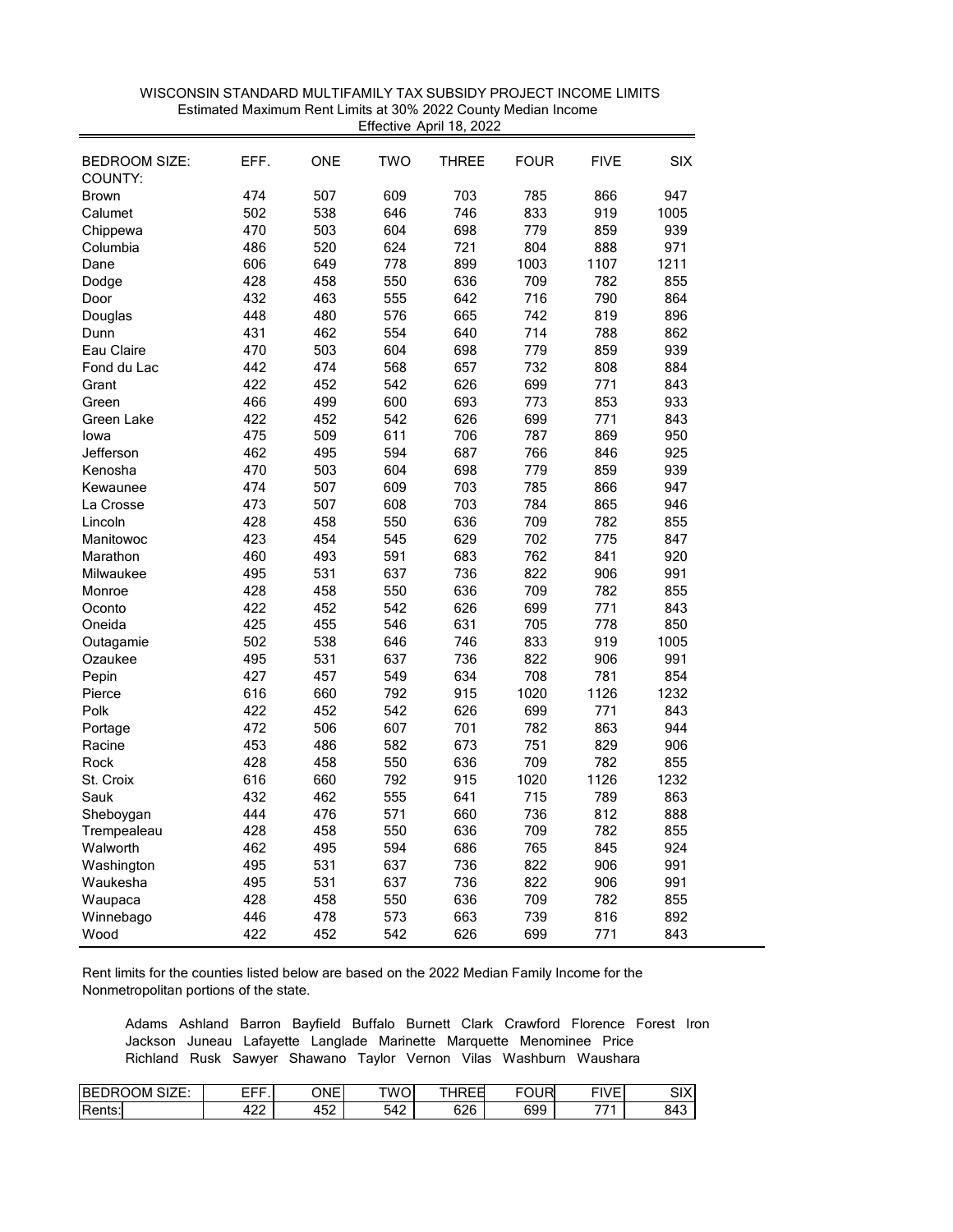| WISCONSIN STANDARD MULTIFAMILY TAX SUBSIDY PROJECT INCOME LIMITS                         |
|------------------------------------------------------------------------------------------|
| Estimated Maximum Family Income Limits at 40% of HUD Estimated 2022 County Median Income |
| Effective April 18, 2022                                                                 |

| <b>FAMILY SIZE</b><br>COUNTY: | <b>ONE</b> | <b>TWO</b> | <b>THREE</b> | <b>FOUR</b> | <b>FIVE</b> | <b>SIX</b> | <b>SEVEN</b> | <b>EIGHT</b> | <b>NINE</b> |
|-------------------------------|------------|------------|--------------|-------------|-------------|------------|--------------|--------------|-------------|
| Brown                         | 25,280     | 28,880     | 32,480       | 36,080      | 39,000      | 41,880     | 44,760       | 47,640       | 50,520      |
| Calumet                       | 26,800     | 30,640     | 34,480       | 38,280      | 41,360      | 44,440     | 47,480       | 50,560       | 53,600      |
| Chippewa                      | 25,080     | 28,640     | 32,240       | 35,800      | 38,680      | 41,560     | 44,400       | 47,280       | 50,120      |
| Columbia                      | 25,920     | 29,600     | 33,320       | 37,000      | 39,960      | 42,920     | 45,880       | 48,840       | 51,800      |
| Dane                          | 32,320     | 36,920     | 41,520       | 46,120      | 49,840      | 53,520     | 57,200       | 60,880       | 64,600      |
| Dodge                         | 22,840     | 26,080     | 29,360       | 32,600      | 35,240      | 37,840     | 40,440       | 43,040       | 45,640      |
| Door                          | 23,080     | 26,360     | 29,640       | 32,920      | 35,560      | 38,200     | 40,840       | 43,480       | 46,120      |
| Douglas                       | 23,920     | 27,320     | 30,720       | 34,120      | 36,880      | 39,600     | 42,320       | 45,040       | 47,800      |
| Dunn                          | 23,000     | 26,280     | 29,560       | 32,840      | 35,480      | 38,120     | 40,760       | 43,360       | 46,000      |
| Eau Claire                    | 25,080     | 28,640     | 32,240       | 35,800      | 38,680      | 41,560     | 44,400       | 47,280       | 50,120      |
| Fond du Lac                   | 23,600     | 26,960     | 30,320       | 33,680      | 36,400      | 39,080     | 41,800       | 44,480       | 47,160      |
| Grant                         | 22,520     | 25,720     | 28,920       | 32,120      | 34,720      | 37,280     | 39,840       | 42,400       | 45,000      |
| Green                         | 24,880     | 28,440     | 32,000       | 35,520      | 38,400      | 41,240     | 44,080       | 46,920       | 49,760      |
| Green Lake                    | 22,520     | 25,720     | 28,920       | 32,120      | 34,720      | 37,280     | 39,840       | 42,400       | 45,000      |
| lowa                          | 25,360     | 28,960     | 32,600       | 36,200      | 39,120      | 42,000     | 44,920       | 47,800       | 50,680      |
| Jefferson                     | 24,680     | 28,200     | 31,720       | 35,240      | 38,080      | 40,880     | 43,720       | 46,520       | 49,360      |
| Kenosha                       | 25,080     | 28,640     | 32,240       | 35,800      | 38,680      | 41,560     | 44,400       | 47,280       | 50,120      |
| Kewaunee                      | 25,280     | 28,880     | 32,480       | 36,080      | 39,000      | 41,880     | 44,760       | 47,640       | 50,520      |
| La Crosse                     | 25,240     | 28,840     | 32,440       | 36,040      | 38,960      | 41,840     | 44,720       | 47,600       | 50,480      |
| Lincoln                       | 22,840     | 26,080     | 29,360       | 32,600      | 35,240      | 37,840     | 40,440       | 43,040       | 45,640      |
| Manitowoc                     | 22,600     | 25,840     | 29,080       | 32,280      | 34,880      | 37,480     | 40,040       | 42,640       | 45,200      |
| Marathon                      | 24,560     | 28,040     | 31,560       | 35,040      | 37,880      | 40,680     | 43,480       | 46,280       | 49,080      |
| Milwaukee                     | 26,440     | 30,240     | 34,000       | 37,760      | 40,800      | 43,840     | 46,840       | 49,880       | 52,880      |
| Monroe                        | 22,840     | 26,080     | 29,360       | 32,600      | 35,240      | 37,840     | 40,440       | 43,040       | 45,640      |
| Oconto                        | 22,520     | 25,720     | 28,920       | 32,120      | 34,720      | 37,280     | 39,840       | 42,400       | 45,000      |
| Oneida                        | 22,680     | 25,920     | 29,160       | 32,400      | 35,000      | 37,600     | 40,200       | 42,800       | 45,360      |
| Outagamie                     | 26,800     | 30,640     | 34,480       | 38,280      | 41,360      | 44,440     | 47,480       | 50,560       | 53,600      |
| Ozaukee                       | 26,440     | 30,240     | 34,000       | 37,760      | 40,800      | 43,840     | 46,840       | 49,880       | 52,880      |
| Pepin                         | 22,800     | 26,040     | 29,280       | 32,520      | 35,160      | 37,760     | 40,360       | 42,960       | 45,560      |
| Pierce                        | 32,880     | 37,560     | 42,240       | 46,920      | 50,680      | 54,440     | 58,200       | 61,960       | 65,720      |
| Polk                          | 22,520     | 25,720     | 28,920       | 32,120      | 34,720      | 37,280     | 39,840       | 42,400       | 45,000      |
| Portage                       | 25,200     | 28,800     | 32,400       | 35,960      | 38,840      | 41,720     | 44,600       | 47,480       | 50,360      |
| Racine                        | 24,200     | 27,640     | 31,080       | 34,520      | 37,320      | 40,080     | 42,840       | 45,600       | 48,360      |
| Rock                          | 22,840     | 26,080     | 29,360       | 32,600      | 35,240      | 37,840     | 40,440       | 43,040       | 45,640      |
| St. Croix                     | 32,880     | 37,560     | 42,240       | 46,920      | 50,680      | 54,440     | 58,200       | 61,960       | 65,720      |
| Sauk                          | 23,040     | 26,320     | 29,600       | 32,880      | 35,520      | 38,160     | 40,800       | 43,440       | 46,040      |
| Sheboygan                     | 23,720     | 27,080     | 30,480       | 33,840      | 36,560      | 39,280     | 42,000       | 44,680       | 47,400      |
| Trempealeau                   | 22,840     | 26,080     | 29,360       | 32,600      | 35,240      | 37,840     | 40,440       | 43,040       | 45,640      |
| Walworth                      | 24,640     | 28,160     | 31,680       | 35,200      | 38,040      | 40,840     | 43,680       | 46,480       | 49,280      |
| Washington                    | 26,440     | 30,240     | 34,000       | 37,760      | 40,800      | 43,840     | 46,840       | 49,880       | 52,880      |
| Waukesha                      | 26,440     | 30,240     | 34,000       | 37,760      | 40,800      | 43,840     | 46,840       | 49,880       | 52,880      |
| Waupaca                       | 22,840     | 26,080     | 29,360       | 32,600      | 35,240      | 37,840     | 40,440       | 43,040       | 45,640      |
| Winnebago                     | 23,800     | 27,200     | 30,600       | 34,000      | 36,720      | 39,440     | 42,160       | 44,880       | 47,600      |
| Wood                          | 22,520     | 25,720     | 28,920       | 32,120      | 34,720      | 37,280     | 39,840       | 42,400       | 45,000      |

| <b>IFAMIL</b><br>SIZE<br>v | ONE                     | TWC            | JDEE<br>- 1<br>◝ | FOUR<br>ັ        | r n<br>$\cdot$<br>$-1V$ .<br>ــ | SIX       | <b>CEV</b><br>VFN<br>◡⊏ | <b>CIOUT</b><br>--<br>$\bf{u}$ | <b>NINE</b> |
|----------------------------|-------------------------|----------------|------------------|------------------|---------------------------------|-----------|-------------------------|--------------------------------|-------------|
| Income:                    | よつの<br>$\sim$<br>22.JZU | つに<br>720<br>້ | .920<br>28       | 120<br>n n<br>ےכ | 720<br>34                       | 280<br>~- | ٦۵<br>.840<br>ບບ<br>. ب | 400<br>44.                     | 45,000      |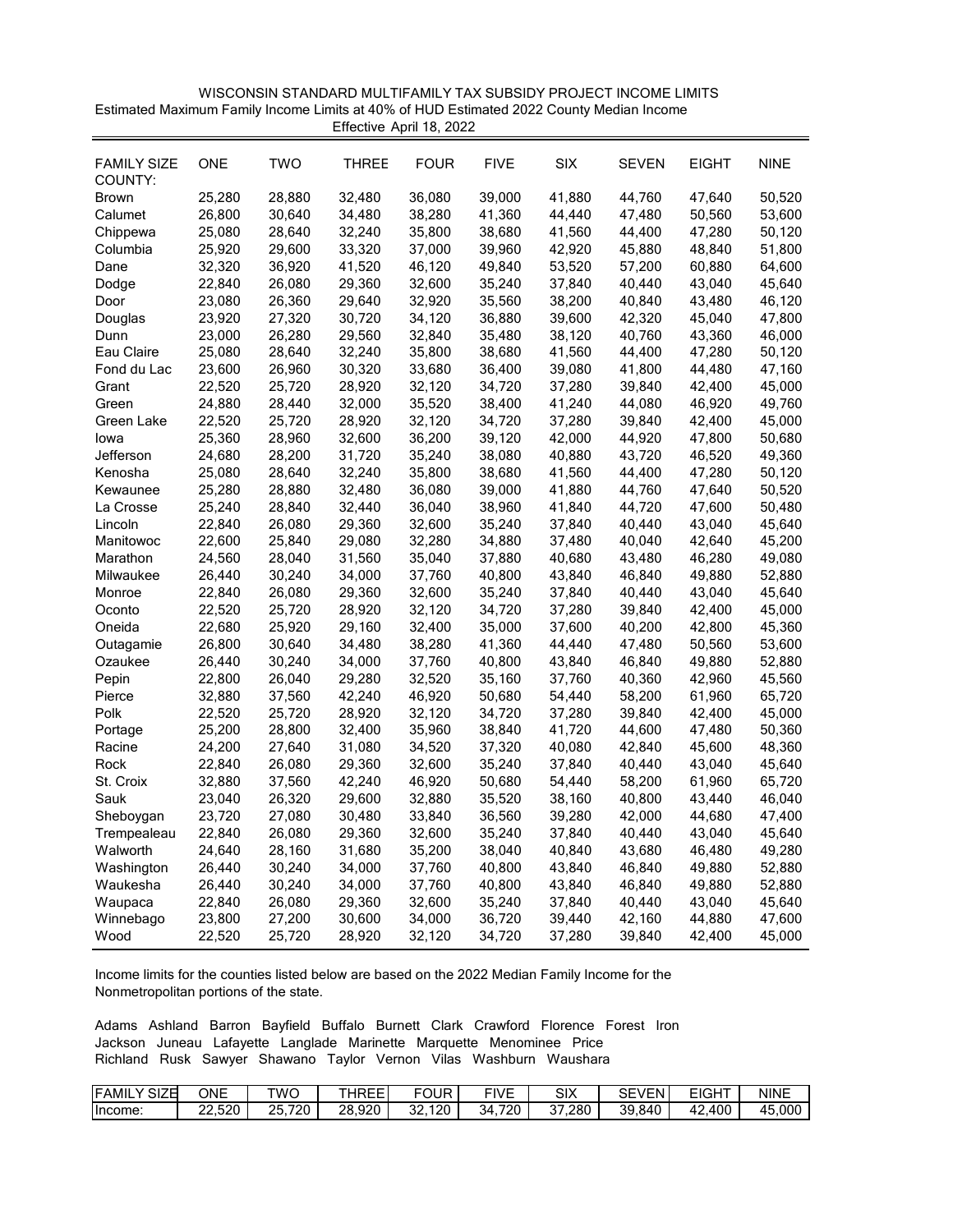| <b>BEDROOM SIZE:</b><br>COUNTY: | EFF. | <b>ONE</b> | <b>TWO</b> | <b>THREE</b> | <b>FOUR</b> | <b>FIVE</b> | <b>SIX</b> |
|---------------------------------|------|------------|------------|--------------|-------------|-------------|------------|
| <b>Brown</b>                    | 632  | 677        | 812        | 938          | 1047        | 1155        | 1263       |
| Calumet                         | 670  | 718        | 862        | 995          | 1111        | 1225        | 1340       |
|                                 | 627  | 671        | 806        | 931          | 1039        | 1146        | 1253       |
| Chippewa<br>Columbia            | 648  | 694        | 833        | 962          | 1073        | 1184        | 1295       |
| Dane                            | 808  | 865        | 1038       | 1199         | 1338        | 1476        | 1615       |
|                                 |      |            |            |              | 946         |             |            |
| Dodge                           | 571  | 611        | 734        | 848          |             | 1043        | 1141       |
| Door                            | 577  | 618        | 741        | 856          | 955         | 1054        | 1153       |
| Douglas                         | 598  | 640        | 768        | 887          | 990         | 1092        | 1195       |
| Dunn                            | 575  | 616        | 739        | 854          | 953         | 1051        | 1150       |
| Eau Claire                      | 627  | 671        | 806        | 931          | 1039        | 1146        | 1253       |
| Fond du Lac                     | 590  | 632        | 758        | 876          | 977         | 1078        | 1179       |
| Grant                           | 563  | 603        | 723        | 835          | 932         | 1028        | 1125       |
| Green                           | 622  | 666        | 800        | 924          | 1031        | 1137        | 1244       |
| Green Lake                      | 563  | 603        | 723        | 835          | 932         | 1028        | 1125       |
| lowa                            | 634  | 679        | 815        | 941          | 1050        | 1159        | 1267       |
| Jefferson                       | 617  | 661        | 793        | 916          | 1022        | 1128        | 1234       |
| Kenosha                         | 627  | 671        | 806        | 931          | 1039        | 1146        | 1253       |
| Kewaunee                        | 632  | 677        | 812        | 938          | 1047        | 1155        | 1263       |
| La Crosse                       | 631  | 676        | 811        | 937          | 1046        | 1154        | 1262       |
| Lincoln                         | 571  | 611        | 734        | 848          | 946         | 1043        | 1141       |
| Manitowoc                       | 565  | 605        | 727        | 839          | 937         | 1033        | 1130       |
| Marathon                        | 614  | 657        | 789        | 911          | 1017        | 1122        | 1227       |
| Milwaukee                       | 661  | 708        | 850        | 982          | 1096        | 1209        | 1322       |
| Monroe                          | 571  | 611        | 734        | 848          | 946         | 1043        | 1141       |
| Oconto                          | 563  | 603        | 723        | 835          | 932         | 1028        | 1125       |
| Oneida                          | 567  | 607        | 729        | 842          | 940         | 1037        | 1134       |
| Outagamie                       | 670  | 718        | 862        | 995          | 1111        | 1225        | 1340       |
| Ozaukee                         | 661  | 708        | 850        | 982          | 1096        | 1209        | 1322       |
| Pepin                           | 570  | 610        | 732        | 846          | 944         | 1041        | 1139       |
| Pierce                          | 822  | 880        | 1056       | 1220         | 1361        | 1502        | 1643       |
| Polk                            | 563  | 603        | 723        | 835          | 932         | 1028        | 1125       |
| Portage                         | 630  | 675        | 810        | 935          | 1043        | 1151        | 1259       |
| Racine                          | 605  | 648        | 777        | 898          | 1002        | 1105        | 1209       |
| Rock                            | 571  | 611        | 734        | 848          | 946         | 1043        | 1141       |
| St. Croix                       | 822  | 880        | 1056       | 1220         | 1361        | 1502        | 1643       |
| Sauk                            | 576  | 617        | 740        | 855          | 954         | 1053        | 1151       |
| Sheboygan                       | 593  | 635        | 762        | 880          | 982         | 1083        | 1185       |
| Trempealeau                     | 571  | 611        | 734        | 848          | 946         | 1043        | 1141       |
| Walworth                        | 616  | 660        | 792        | 915          | 1021        | 1127        | 1232       |
| Washington                      | 661  | 708        | 850        | 982          | 1096        | 1209        | 1322       |
| Waukesha                        | 661  | 708        | 850        | 982          | 1096        | 1209        | 1322       |
| Waupaca                         | 571  | 611        | 734        | 848          | 946         | 1043        | 1141       |
| Winnebago                       | 595  | 637        | 765        | 884          | 986         | 1088        | 1190       |
| Wood                            | 563  | 603        | 723        | 835          | 932         | 1028        | 1125       |
|                                 |      |            |            |              |             |             |            |

 WISCONSIN STANDARD MULTIFAMILY TAX SUBSIDY PROJECT INCOME LIMITS Effective April 18, 2022 Estimated Maximum Rent Limits at 40% 2022 County Median Income

| SIZE:<br>BE<br>ΟM<br>м<br>، س | ---<br>---<br>- 1 | ONEI          | TWC                         | JDEd<br>-<br>៶∟∟   | FOUR<br>◡      | <b>FILIP</b><br>$\mathbf{v}$<br>$\overline{\phantom{a}}$ | $\sim$<br>∼ا⊂  |
|-------------------------------|-------------------|---------------|-----------------------------|--------------------|----------------|----------------------------------------------------------|----------------|
| Rents:                        | -00<br>ხხპ        | $\sim$<br>ხ∪ა | $\neg \wedge \wedge$<br>2 J | oor<br>-21-<br>ບບບ | $\sim$<br>JJZ. | 1000<br>vza                                              | $\sim$<br>$-1$ |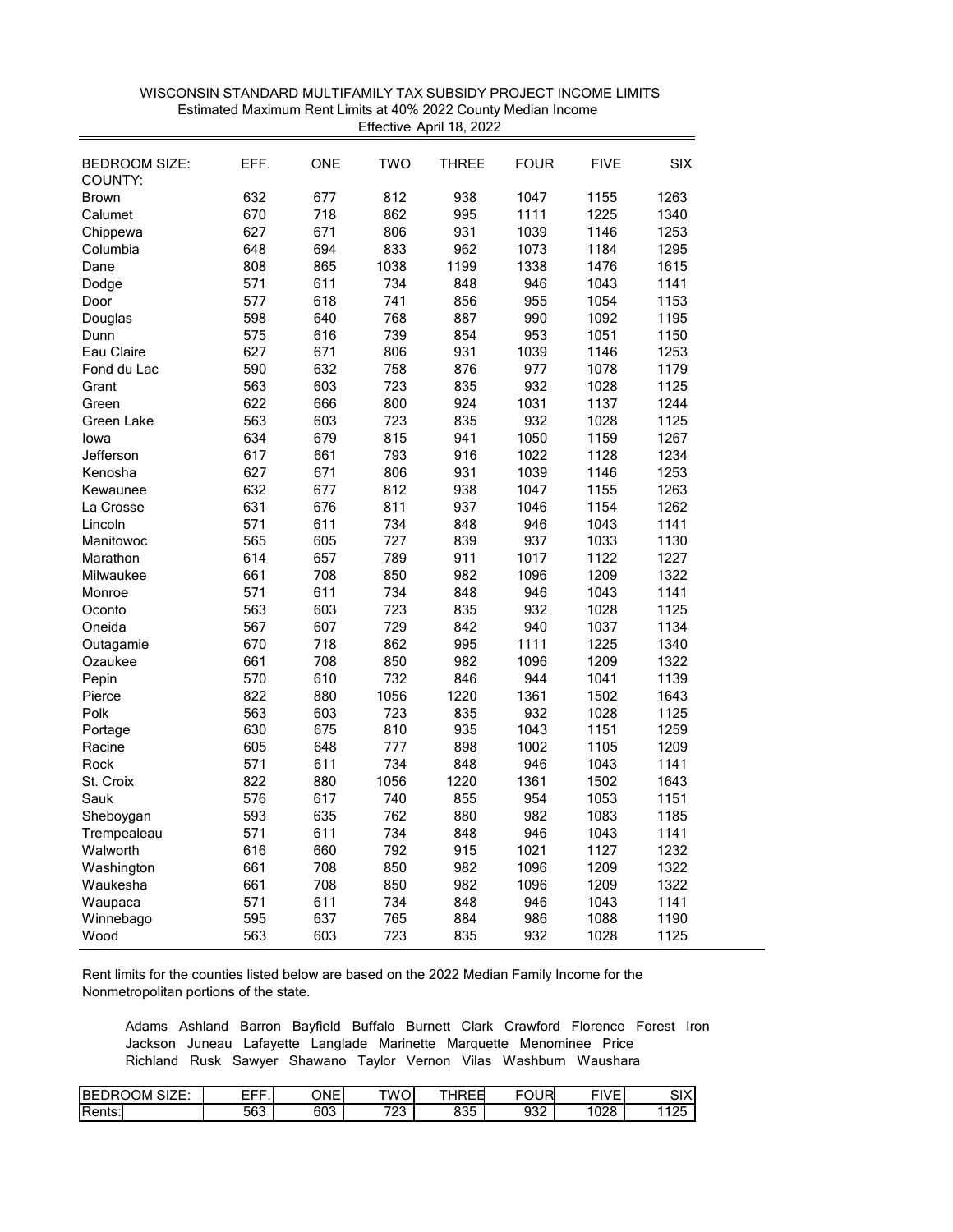| WISCONSIN STANDARD MULTIFAMILY TAX SUBSIDY PROJECT INCOME LIMITS                         |
|------------------------------------------------------------------------------------------|
| Estimated Maximum Family Income Limits at 50% of HUD Estimated 2022 County Median Income |
| Effective April 18, 2022                                                                 |

| <b>FAMILY SIZE</b><br>COUNTY: | <b>ONE</b> | <b>TWO</b> | <b>THREE</b> | <b>FOUR</b> | <b>FIVE</b> | SIX    | <b>SEVEN</b> | <b>EIGHT</b> | <b>NINE</b> |
|-------------------------------|------------|------------|--------------|-------------|-------------|--------|--------------|--------------|-------------|
| <b>Brown</b>                  | 31,600     | 36,100     | 40,600       | 45,100      | 48,750      | 52,350 | 55,950       | 59,550       | 63,150      |
| Calumet                       | 33,500     | 38,300     | 43,100       | 47,850      | 51,700      | 55,550 | 59,350       | 63,200       | 67,000      |
| Chippewa                      | 31,350     | 35,800     | 40,300       | 44,750      | 48,350      | 51,950 | 55,500       | 59,100       | 62,650      |
| Columbia                      | 32,400     | 37,000     | 41,650       | 46,250      | 49,950      | 53,650 | 57,350       | 61,050       | 64,750      |
| Dane                          | 40,400     | 46,150     | 51,900       | 57,650      | 62,300      | 66,900 | 71,500       | 76,100       | 80,750      |
| Dodge                         | 28,550     | 32,600     | 36,700       | 40,750      | 44,050      | 47,300 | 50,550       | 53,800       | 57,050      |
| Door                          | 28,850     | 32,950     | 37,050       | 41,150      | 44,450      | 47,750 | 51,050       | 54,350       | 57,650      |
| Douglas                       | 29,900     | 34,150     | 38,400       | 42,650      | 46,100      | 49,500 | 52,900       | 56,300       | 59,750      |
| Dunn                          | 28,750     | 32,850     | 36,950       | 41,050      | 44,350      | 47,650 | 50,950       | 54,200       | 57,500      |
| Eau Claire                    | 31,350     | 35,800     | 40,300       | 44,750      | 48,350      | 51,950 | 55,500       | 59,100       | 62,650      |
| Fond du Lac                   | 29,500     | 33,700     | 37,900       | 42,100      | 45,500      | 48,850 | 52,250       | 55,600       | 58,950      |
| Grant                         | 28,150     | 32,150     | 36,150       | 40,150      | 43,400      | 46,600 | 49,800       | 53,000       | 56,250      |
| Green                         | 31,100     | 35,550     | 40,000       | 44,400      | 48,000      | 51,550 | 55,100       | 58,650       | 62,200      |
| Green Lake                    | 28,150     | 32,150     | 36,150       | 40,150      | 43,400      | 46,600 | 49,800       | 53,000       | 56,250      |
| lowa                          | 31,700     | 36,200     | 40,750       | 45,250      | 48,900      | 52,500 | 56,150       | 59,750       | 63,350      |
| Jefferson                     | 30,850     | 35,250     | 39,650       | 44,050      | 47,600      | 51,100 | 54,650       | 58,150       | 61,700      |
| Kenosha                       | 31,350     | 35,800     | 40,300       | 44,750      | 48,350      | 51,950 | 55,500       | 59,100       | 62,650      |
| Kewaunee                      | 31,600     | 36,100     | 40,600       | 45,100      | 48,750      | 52,350 | 55,950       | 59,550       | 63,150      |
| La Crosse                     | 31,550     | 36,050     | 40,550       | 45,050      | 48,700      | 52,300 | 55,900       | 59,500       | 63,100      |
| Lincoln                       | 28,550     | 32,600     | 36,700       | 40,750      | 44,050      | 47,300 | 50,550       | 53,800       | 57,050      |
| Manitowoc                     | 28,250     | 32,300     | 36,350       | 40,350      | 43,600      | 46,850 | 50,050       | 53,300       | 56,500      |
| Marathon                      | 30,700     | 35,050     | 39,450       | 43,800      | 47,350      | 50,850 | 54,350       | 57,850       | 61,350      |
| Milwaukee                     | 33,050     | 37,800     | 42,500       | 47,200      | 51,000      | 54,800 | 58,550       | 62,350       | 66,100      |
| Monroe                        | 28,550     | 32,600     | 36,700       | 40,750      | 44,050      | 47,300 | 50,550       | 53,800       | 57,050      |
| Oconto                        | 28,150     | 32,150     | 36,150       | 40,150      | 43,400      | 46,600 | 49,800       | 53,000       | 56,250      |
| Oneida                        | 28,350     | 32,400     | 36,450       | 40,500      | 43,750      | 47,000 | 50,250       | 53,500       | 56,700      |
| Outagamie                     | 33,500     | 38,300     | 43,100       | 47,850      | 51,700      | 55,550 | 59,350       | 63,200       | 67,000      |
| Ozaukee                       | 33,050     | 37,800     | 42,500       | 47,200      | 51,000      | 54,800 | 58,550       | 62,350       | 66,100      |
| Pepin                         | 28,500     | 32,550     | 36,600       | 40,650      | 43,950      | 47,200 | 50,450       | 53,700       | 56,950      |
| Pierce                        | 41,100     | 46,950     | 52,800       | 58,650      | 63,350      | 68,050 | 72,750       | 77,450       | 82,150      |
| Polk                          | 28,150     | 32,150     | 36,150       | 40,150      | 43,400      | 46,600 | 49,800       | 53,000       | 56,250      |
| Portage                       | 31,500     | 36,000     | 40,500       | 44,950      | 48,550      | 52,150 | 55,750       | 59,350       | 62,950      |
| Racine                        | 30,250     | 34,550     | 38,850       | 43,150      | 46,650      | 50,100 | 53,550       | 57,000       | 60,450      |
| Rock                          | 28,550     | 32,600     | 36,700       | 40,750      | 44,050      | 47,300 | 50,550       | 53,800       | 57,050      |
| St. Croix                     | 41,100     | 46,950     | 52,800       | 58,650      | 63,350      | 68,050 | 72,750       | 77,450       | 82,150      |
| Sauk                          | 28,800     | 32,900     | 37,000       | 41,100      | 44,400      | 47,700 | 51,000       | 54,300       | 57,550      |
| Sheboygan                     | 29,650     | 33,850     | 38,100       | 42,300      | 45,700      | 49,100 | 52,500       | 55,850       | 59,250      |
| Trempealeau                   | 28,550     | 32,600     | 36,700       | 40,750      | 44,050      | 47,300 | 50,550       | 53,800       | 57,050      |
| Walworth                      | 30,800     | 35,200     | 39,600       | 44,000      | 47,550      | 51,050 | 54,600       | 58,100       | 61,600      |
| Washington                    | 33,050     | 37,800     | 42,500       | 47,200      | 51,000      | 54,800 | 58,550       | 62,350       | 66,100      |
| Waukesha                      | 33,050     | 37,800     | 42,500       | 47,200      | 51,000      | 54,800 | 58,550       | 62,350       | 66,100      |
| Waupaca                       | 28,550     | 32,600     | 36,700       | 40,750      | 44,050      | 47,300 | 50,550       | 53,800       | 57,050      |
| Winnebago                     | 29,750     | 34,000     | 38,250       | 42,500      | 45,900      | 49,300 | 52,700       | 56,100       | 59,500      |
| Wood                          | 28,150     | 32,150     | 36,150       | 40,150      | 43,400      | 46,600 | 49,800       | 53,000       | 56,250      |

| <b>FAMIL</b><br>CIZE<br>⊐∟ט | ONE                      | TWC                 | HREE <sup>®</sup><br>-. | FOUR      | <b>FIVF</b><br>- | <b>SIX</b> | <b>SEVEN'</b> | $\sim$ 10 $\sim$ 10 $\sim$<br>. | NINE   |
|-----------------------------|--------------------------|---------------------|-------------------------|-----------|------------------|------------|---------------|---------------------------------|--------|
| Income                      | $-2$<br>28<br>. .<br>15U | 150<br>$\sim$<br>ےں | $-2$<br>36<br>∣5U       | 150<br>40 | 400<br>. 4ა.     | 46.600     | 49.800        | 53,000                          | 56.250 |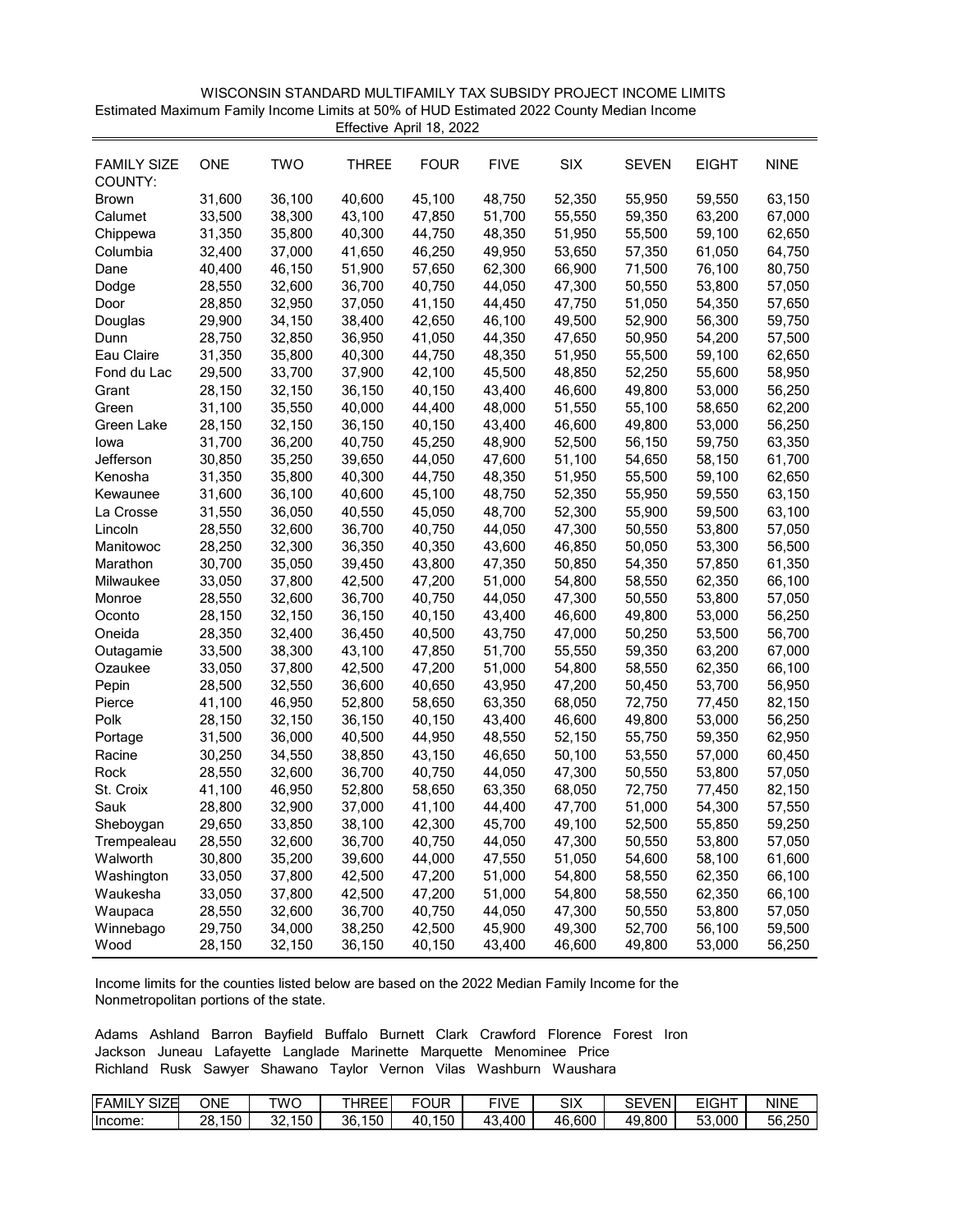| <b>BEDROOM SIZE:</b><br>COUNTY: | EFF. | <b>ONE</b> | <b>TWO</b>   | THREE | <b>FOUR</b>  | <b>FIVE</b>  | <b>SIX</b>   |
|---------------------------------|------|------------|--------------|-------|--------------|--------------|--------------|
| <b>Brown</b>                    | 790  | 846        | 1015         | 1173  | 1308         | 1443         | 1578         |
| Calumet                         | 837  | 897        | 1077         | 1244  | 1388         | 1531         | 1675         |
|                                 | 783  | 839        |              |       |              |              |              |
| Chippewa                        |      |            | 1007<br>1041 | 1163  | 1298<br>1341 | 1432<br>1480 | 1566<br>1618 |
| Columbia<br>Dane                | 810  | 867        |              | 1202  |              |              |              |
|                                 | 1010 | 1081       | 1297         | 1499  | 1672         | 1845         | 2018         |
| Dodge                           | 713  | 764        | 917          | 1060  | 1182         | 1304         | 1426         |
| Door                            | 721  | 772        | 926          | 1070  | 1193         | 1317         | 1441         |
| Douglas                         | 747  | 800        | 960          | 1109  | 1237         | 1365         | 1493         |
| Dunn                            | 718  | 770        | 923          | 1067  | 1191         | 1314         | 1437         |
| Eau Claire                      | 783  | 839        | 1007         | 1163  | 1298         | 1432         | 1566         |
| Fond du Lac                     | 737  | 790        | 947          | 1095  | 1221         | 1348         | 1473         |
| Grant                           | 703  | 753        | 903          | 1044  | 1165         | 1285         | 1406         |
| Green                           | 777  | 833        | 1000         | 1155  | 1288         | 1421         | 1555         |
| Green Lake                      | 703  | 753        | 903          | 1044  | 1165         | 1285         | 1406         |
| lowa                            | 792  | 848        | 1018         | 1176  | 1312         | 1448         | 1583         |
| Jefferson                       | 771  | 826        | 991          | 1145  | 1277         | 1410         | 1542         |
| Kenosha                         | 783  | 839        | 1007         | 1163  | 1298         | 1432         | 1566         |
| Kewaunee                        | 790  | 846        | 1015         | 1173  | 1308         | 1443         | 1578         |
| La Crosse                       | 788  | 845        | 1013         | 1171  | 1307         | 1442         | 1577         |
| Lincoln                         | 713  | 764        | 917          | 1060  | 1182         | 1304         | 1426         |
| Manitowoc                       | 706  | 756        | 908          | 1049  | 1171         | 1291         | 1412         |
| Marathon                        | 767  | 821        | 986          | 1139  | 1271         | 1402         | 1533         |
| Milwaukee                       | 826  | 885        | 1062         | 1227  | 1370         | 1511         | 1652         |
| Monroe                          | 713  | 764        | 917          | 1060  | 1182         | 1304         | 1426         |
| Oconto                          | 703  | 753        | 903          | 1044  | 1165         | 1285         | 1406         |
| Oneida                          | 708  | 759        | 911          | 1053  | 1175         | 1296         | 1417         |
| Outagamie                       | 837  | 897        | 1077         | 1244  | 1388         | 1531         | 1675         |
| Ozaukee                         | 826  | 885        | 1062         | 1227  | 1370         | 1511         | 1652         |
| Pepin                           | 712  | 763        | 915          | 1057  | 1180         | 1301         | 1423         |
| Pierce                          | 1027 | 1100       | 1320         | 1525  | 1701         | 1877         | 2053         |
| Polk                            | 703  | 753        | 903          | 1044  | 1165         | 1285         | 1406         |
| Portage                         | 787  | 843        | 1012         | 1168  | 1303         | 1438         | 1573         |
| Racine                          | 756  | 810        | 971          | 1122  | 1252         | 1381         | 1511         |
| Rock                            | 713  | 764        | 917          | 1060  | 1182         | 1304         | 1426         |
| St. Croix                       | 1027 | 1100       | 1320         | 1525  | 1701         | 1877         | 2053         |
| Sauk                            | 720  | 771        | 925          | 1068  | 1192         | 1316         | 1438         |
| Sheboygan                       | 741  | 793        | 952          | 1100  | 1227         | 1354         | 1481         |
| Trempealeau                     | 713  | 764        | 917          | 1060  | 1182         | 1304         | 1426         |
| Walworth                        | 770  | 825        | 990          | 1144  | 1276         | 1408         | 1540         |
| Washington                      | 826  | 885        | 1062         | 1227  | 1370         | 1511         | 1652         |
| Waukesha                        | 826  | 885        | 1062         | 1227  | 1370         | 1511         | 1652         |
| Waupaca                         | 713  | 764        | 917          | 1060  | 1182         | 1304         | 1426         |
|                                 | 743  | 796        | 956          | 1105  | 1232         | 1360         | 1487         |
| Winnebago                       | 703  | 753        | 903          |       | 1165         | 1285         | 1406         |
| Wood                            |      |            |              | 1044  |              |              |              |

 WISCONSIN STANDARD MULTIFAMILY TAX SUBSIDY PROJECT INCOME LIMITS Effective April 18, 2022 Estimated Maximum Rent Limits at 50% 2022 County Median Income

| <b>BED</b><br>$\sim$<br>ж.<br>JМ<br>′ ⊢<br>м<br>SIZE. | ---<br>---<br>-- | ONEI                | TWO<br>. ت | JDEO<br>$- \cdot$<br>-<br>៶∟ι | ----<br>'н٠ | <b>FIVF</b><br>- | $\sim$<br>л<br>◡╷ |
|-------------------------------------------------------|------------------|---------------------|------------|-------------------------------|-------------|------------------|-------------------|
| <b>IREN</b><br>$-2$<br>J.                             | フハつ<br>vu        | $  \sim$<br>.<br>ັບ | 903        | $\sim$<br>1144<br>v           | , 165<br>ັບ | 1285             | 406               |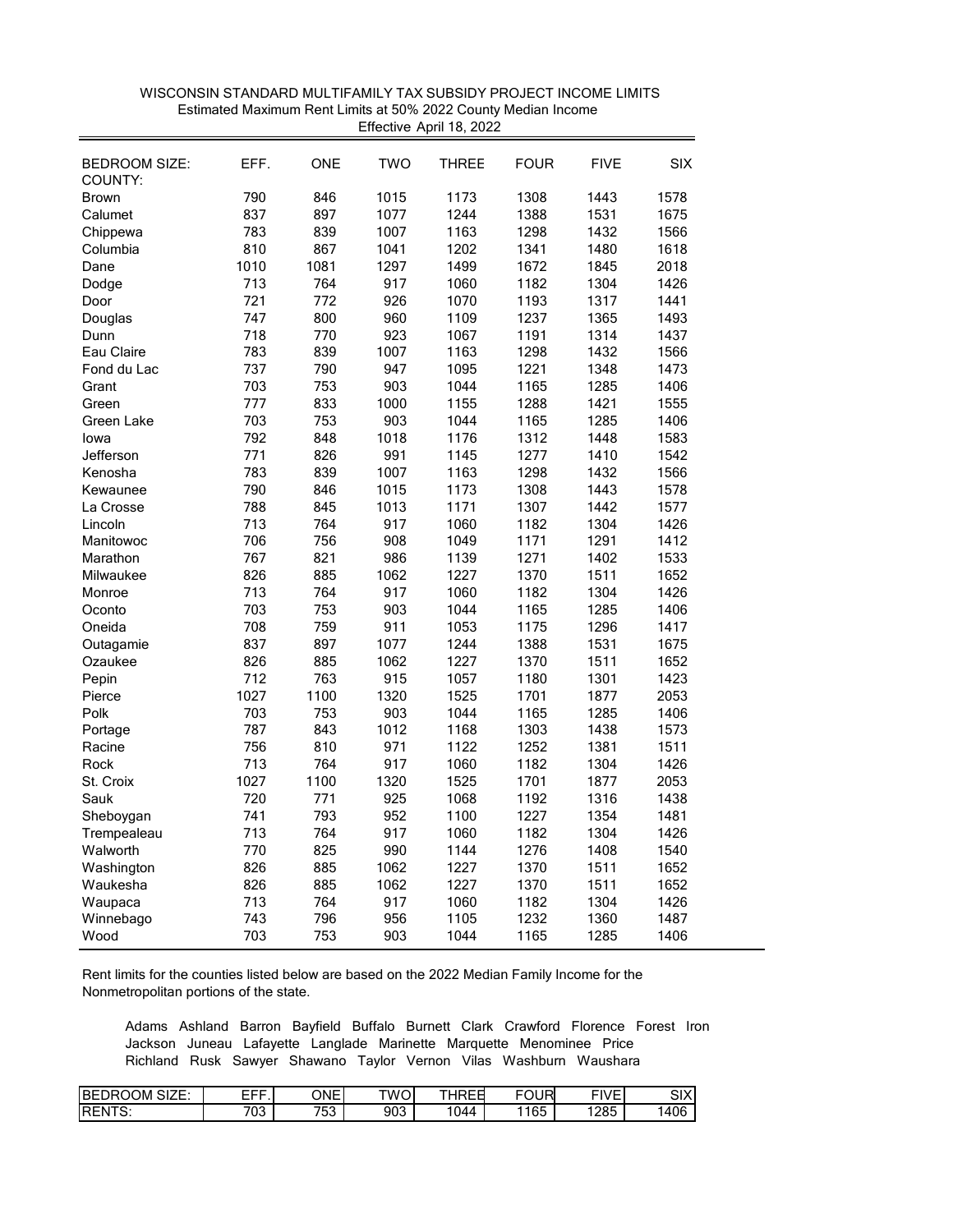| WISCONSIN STANDARD MULTIFAMILY TAX SUBSIDY PROJECT INCOME LIMITS                         |
|------------------------------------------------------------------------------------------|
| Estimated Maximum Family Income Limits at 60% of HUD Estimated 2022 County Median Income |
| Effective April 18, 2022                                                                 |

| FAMILY SIZE  | <b>ONE</b> | <b>TWO</b>       | <b>THREE</b> | <b>FOUR</b> | <b>FIVE</b>      | <b>SIX</b>       | <b>SEVEN</b>     | EIGHT  | <b>NINE</b>      |
|--------------|------------|------------------|--------------|-------------|------------------|------------------|------------------|--------|------------------|
| COUNTY:      | 37,920     | 43,320           | 48,720       |             | 58,500           | 62,820           |                  | 71,460 |                  |
| <b>Brown</b> |            | 45,960           | 51,720       | 54,120      | 62,040           | 66,660           | 67,140<br>71,220 | 75,840 | 75,780<br>80,400 |
| Calumet      | 40,200     | 42,960           | 48,360       | 57,420      | 58,020           | 62,340           |                  | 70,920 | 75,180           |
| Chippewa     | 37,620     |                  |              | 53,700      |                  |                  | 66,600           | 73,260 |                  |
| Columbia     | 38,880     | 44,400<br>55,380 | 49,980       | 55,500      | 59,940<br>74,760 | 64,380<br>80,280 | 68,820           | 91,320 | 77,700<br>96,900 |
| Dane         | 48,480     |                  | 62,280       | 69,180      |                  |                  | 85,800           |        |                  |
| Dodge        | 34,260     | 39,120           | 44,040       | 48,900      | 52,860           | 56,760           | 60,660           | 64,560 | 68,460           |
| Door         | 34,620     | 39,540           | 44,460       | 49,380      | 53,340           | 57,300           | 61,260           | 65,220 | 69,180           |
| Douglas      | 35,880     | 40,980           | 46,080       | 51,180      | 55,320           | 59,400           | 63,480           | 67,560 | 71,700           |
| Dunn         | 34,500     | 39,420           | 44,340       | 49,260      | 53,220           | 57,180           | 61,140           | 65,040 | 69,000           |
| Eau Claire   | 37,620     | 42,960           | 48,360       | 53,700      | 58,020           | 62,340           | 66,600           | 70,920 | 75,180           |
| Fond du Lac  | 35,400     | 40,440           | 45,480       | 50,520      | 54,600           | 58,620           | 62,700           | 66,720 | 70,740           |
| Grant        | 33,780     | 38,580           | 43,380       | 48,180      | 52,080           | 55,920           | 59,760           | 63,600 | 67,500           |
| Green        | 37,320     | 42,660           | 48,000       | 53,280      | 57,600           | 61,860           | 66,120           | 70,380 | 74,640           |
| Green Lake   | 33,780     | 38,580           | 43,380       | 48,180      | 52,080           | 55,920           | 59,760           | 63,600 | 67,500           |
| lowa         | 38,040     | 43,440           | 48,900       | 54,300      | 58,680           | 63,000           | 67,380           | 71,700 | 76,020           |
| Jefferson    | 37,020     | 42,300           | 47,580       | 52,860      | 57,120           | 61,320           | 65,580           | 69,780 | 74,040           |
| Kenosha      | 37,620     | 42,960           | 48,360       | 53,700      | 58,020           | 62,340           | 66,600           | 70,920 | 75,180           |
| Kewaunee     | 37,920     | 43,320           | 48,720       | 54,120      | 58,500           | 62,820           | 67,140           | 71,460 | 75,780           |
| La Crosse    | 37,860     | 43,260           | 48,660       | 54,060      | 58,440           | 62,760           | 67,080           | 71,400 | 75,720           |
| Lincoln      | 34,260     | 39,120           | 44,040       | 48,900      | 52,860           | 56,760           | 60,660           | 64,560 | 68,460           |
| Manitowoc    | 33,900     | 38,760           | 43,620       | 48,420      | 52,320           | 56,220           | 60,060           | 63,960 | 67,800           |
| Marathon     | 36,840     | 42,060           | 47,340       | 52,560      | 56,820           | 61,020           | 65,220           | 69,420 | 73,620           |
| Milwaukee    | 39,660     | 45,360           | 51,000       | 56,640      | 61,200           | 65,760           | 70,260           | 74,820 | 79,320           |
| Monroe       | 34,260     | 39,120           | 44,040       | 48,900      | 52,860           | 56,760           | 60,660           | 64,560 | 68,460           |
| Oconto       | 33,780     | 38,580           | 43,380       | 48,180      | 52,080           | 55,920           | 59,760           | 63,600 | 67,500           |
| Oneida       | 34,020     | 38,880           | 43,740       | 48,600      | 52,500           | 56,400           | 60,300           | 64,200 | 68,040           |
| Outagamie    | 40,200     | 45,960           | 51,720       | 57,420      | 62,040           | 66,660           | 71,220           | 75,840 | 80,400           |
| Ozaukee      | 39,660     | 45,360           | 51,000       | 56,640      | 61,200           | 65,760           | 70,260           | 74,820 | 79,320           |
| Pepin        | 34,200     | 39,060           | 43,920       | 48,780      | 52,740           | 56,640           | 60,540           | 64,440 | 68,340           |
| Pierce       | 49,320     | 56,340           | 63,360       | 70,380      | 76,020           | 81,660           | 87,300           | 92,940 | 98,580           |
| Polk         | 33,780     | 38,580           | 43,380       | 48,180      | 52,080           | 55,920           | 59,760           | 63,600 | 67,500           |
| Portage      | 37,800     | 43,200           | 48,600       | 53,940      | 58,260           | 62,580           | 66,900           | 71,220 | 75,540           |
| Racine       | 36,300     | 41,460           | 46,620       | 51,780      | 55,980           | 60,120           | 64,260           | 68,400 | 72,540           |
| Rock         | 34,260     | 39,120           | 44,040       | 48,900      | 52,860           | 56,760           | 60,660           | 64,560 | 68,460           |
| St. Croix    | 49,320     | 56,340           | 63,360       | 70,380      | 76,020           | 81,660           | 87,300           | 92,940 | 98,580           |
| Sauk         | 34,560     | 39,480           | 44,400       | 49,320      | 53,280           | 57,240           | 61,200           | 65,160 | 69,060           |
| Sheboygan    | 35,580     | 40,620           | 45,720       | 50,760      | 54,840           | 58,920           | 63,000           | 67,020 | 71,100           |
| Trempealeau  | 34,260     | 39,120           | 44,040       | 48,900      | 52,860           | 56,760           | 60,660           | 64,560 | 68,460           |
| Walworth     | 36,960     | 42,240           | 47,520       | 52,800      | 57,060           | 61,260           | 65,520           | 69,720 | 73,920           |
| Washington   | 39,660     | 45,360           | 51,000       | 56,640      | 61,200           | 65,760           | 70,260           | 74,820 | 79,320           |
| Waukesha     | 39,660     | 45,360           | 51,000       | 56,640      | 61,200           | 65,760           | 70,260           | 74,820 | 79,320           |
| Waupaca      | 34,260     | 39,120           | 44,040       | 48,900      | 52,860           | 56,760           | 60,660           | 64,560 | 68,460           |
| Winnebago    | 35,700     | 40,800           | 45,900       | 51,000      | 55,080           | 59,160           | 63,240           | 67,320 | 71,400           |
| Wood         | 33,780     | 38,580           | 43,380       | 48,180      | 52,080           | 55,920           | 59,760           | 63,600 | 67,500           |

| <b>IFAMIL</b><br>SIZE | ONE            | TWC              | $- - -$<br>--<br>◡⊢<br>៶∟ | FOUR      | r n<br>$\sqrt{2}$<br>$-1V$ .<br>ــ | SIX              | <b>CEV</b><br>VFN<br>5⊏ | <b>CIOUT</b><br>--<br>$\bf{u}$ | <b>NINE</b>           |
|-----------------------|----------------|------------------|---------------------------|-----------|------------------------------------|------------------|-------------------------|--------------------------------|-----------------------|
| Income:               | 780<br>ົ<br>ັບ | .580<br>າດ<br>აბ | 43,380                    | 180<br>48 | 52.080                             | .920<br>--<br>ხხ | 59<br>.760              | 600<br>c٥<br>ხა                | .500<br>$\sim$<br>o / |